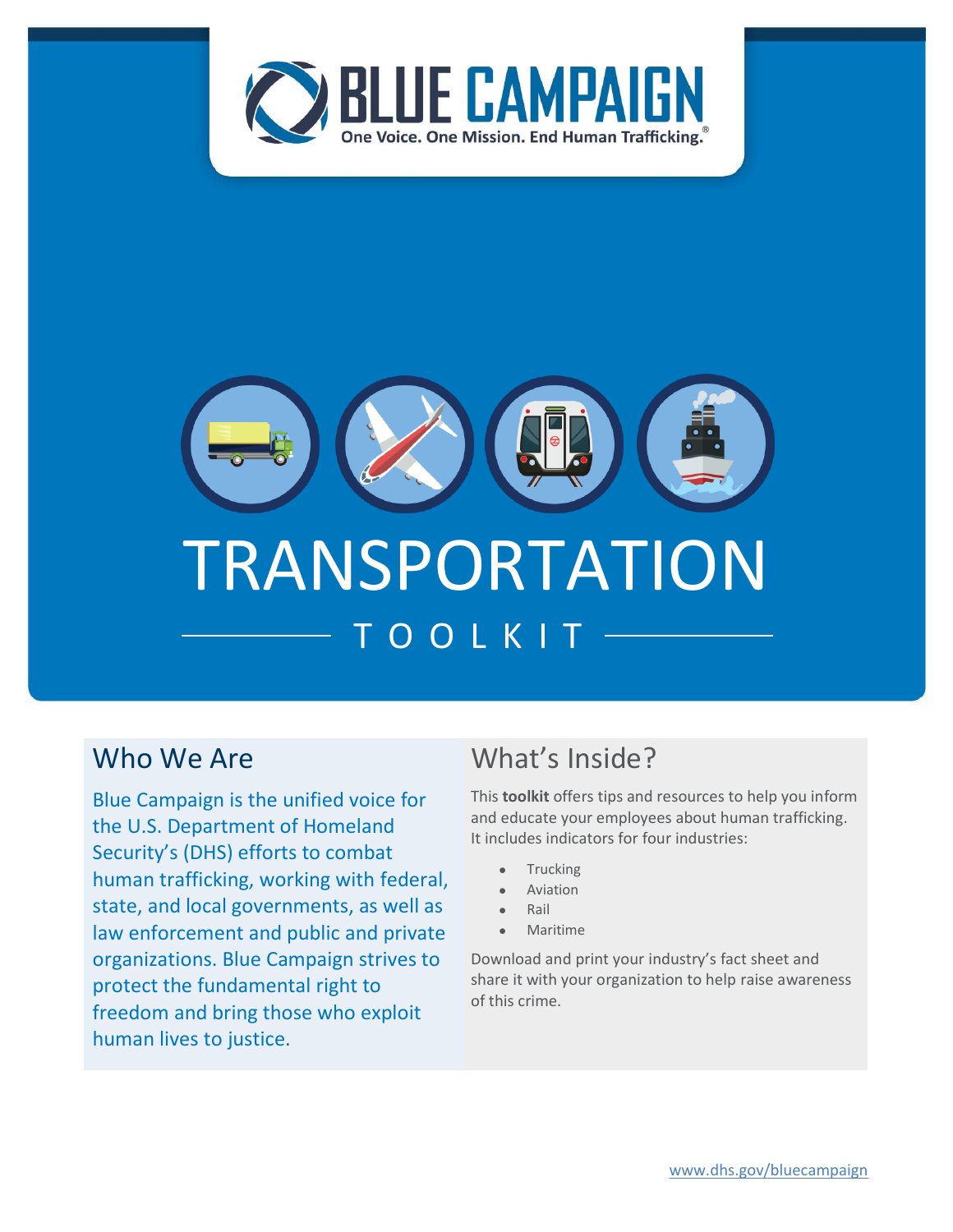

# **What is Human Trafficking?**

Human trafficking is modern-day slavery and involves the use of force, fraud, or coercion to obtain labor or commercial sex. Every year, millions of men, women, and children are trafficked in countries around the world, including the United States.

There are different types of human trafficking:

#### • **Sex Trafficking**

Victims are manipulated or forced to engage in sex acts for another's commercial gain.

Anyone under the age of 18 engaging in commercial sex is considered to be a victim of human trafficking. **No exceptions.**

#### • **Forced Labor**

Victims are compelled to work for little or no pay, often manufacturing or growing products we use and consume daily. Common forced labor industries include:

- o Construction
- o Manufacturing
- o Agriculture

#### • **Domestic Servitude**

Victims are forced to work, sometimes for long hours, for little or no pay as nannies, housekeepers, or domestic help. They often have their identification taken from them by their traffickers.

#### **Human trafficking and the transportation industry**

Traffickers use trains, buses, planes, and ships to transport victims, hiding them in plain sight. Transportation industry employees are uniquely positioned as the eyes and ears on the highways, public transportation systems, and in the air.

#### **What actions can I take to stop human trafficking?**

- Know the indicators of human trafficking.
- Design a plan of action to respond to reports of human trafficking in your business or industry.
- Partner with agencies that provide services to victims of human trafficking.
- Provide employee training to increase understanding and identify signs of human trafficking.
- Distribute and post the fact sheets in this kit to your employees and/or colleagues.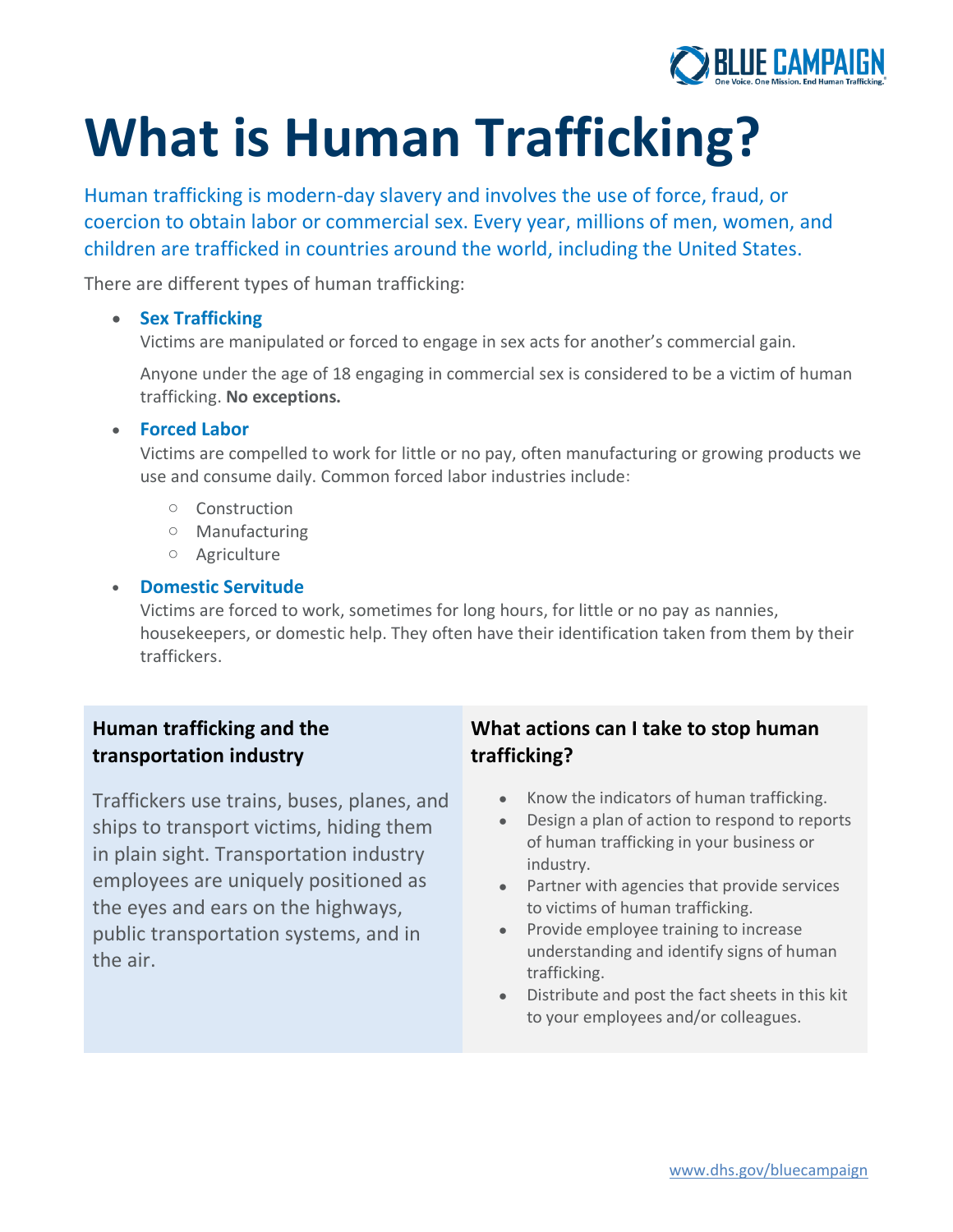

**SIGNS OF HUMAN TRAFFICKING** 

for trucking staff

Trafficking occurs at commercial truck stops, state rest areas, and welcome centers. Trucking industry employees are the eyes and ears of the highways. You are in a unique position to recognize and report human trafficking and stop traffickers from exploiting our transportation system.

#### **GENERAL INDICATORS**

- Individuals may:
	- o Go from truck to truck or appear to be operating multiple trucks at once.
	- o Show signs of fear, anxiety, tension, submission, and/or nervousness.
	- o Show signs of physical abuse, restraint, and/or confinement.
	- o Exhibit evidence of verbal threats, emotional abuse, and/or being treated in a demeaning way.
	- o Show signs of malnourishment, poor hygiene, fatigue, sleep deprivation, untreated illness, injuries, and/or unusual behavior.
- o Lack freedom of movement or are constantly monitored.
- o Avoid eye contact and interaction with others.
- o Have no control over or possession of money or ID. o Have lower quality clothing compared to others in
- their party.
- o Have few or no personal items, such as no purses or wallets.
- o Appear to be with a significantly older "boyfriend" or in the company of older males.
- A group of girls or boys appear to be traveling or stopping at a rest stop with an older female or male.

*The presence of an individual indicator, alone, may not necessarily mean a person is being trafficked. When deciding whether or not to take action, individuals should consider the totality of circumstances*

#### **WHAT TO DO IF YOU SUSPECT HUMAN TRAFFICKING**

Do not at any time attempt to confront a suspected trafficker or victim. Do not alert a victim of your suspicions.

When reporting a potential human trafficking incident, it is critical to include as many details about the suspected trafficker/victim as possible, such as:

- Description of potentially involved vehicles (i.e., a trucking company logo, license plate numbers, Department of Transportation identification numbers).
- Physical description of the suspected trafficker and/or individual (i.e., height, weight, clothes, presence of tattoos or unique physical characteristics.

Call 9-1-1 for emergency situations—threats of violence, physical assault, emergency medical needs, etc.

Follow your corporate protocol, such as notifying management and security.

Call 1-866-DHS-2-ICE (1-866-347-2423) to report suspicious criminal activity to federal law enforcement. Highly trained specialists take reports from both the public and law enforcement agencies. Submit a tip at [www.ice.gov/tips.](http://www.ice.gov/tips)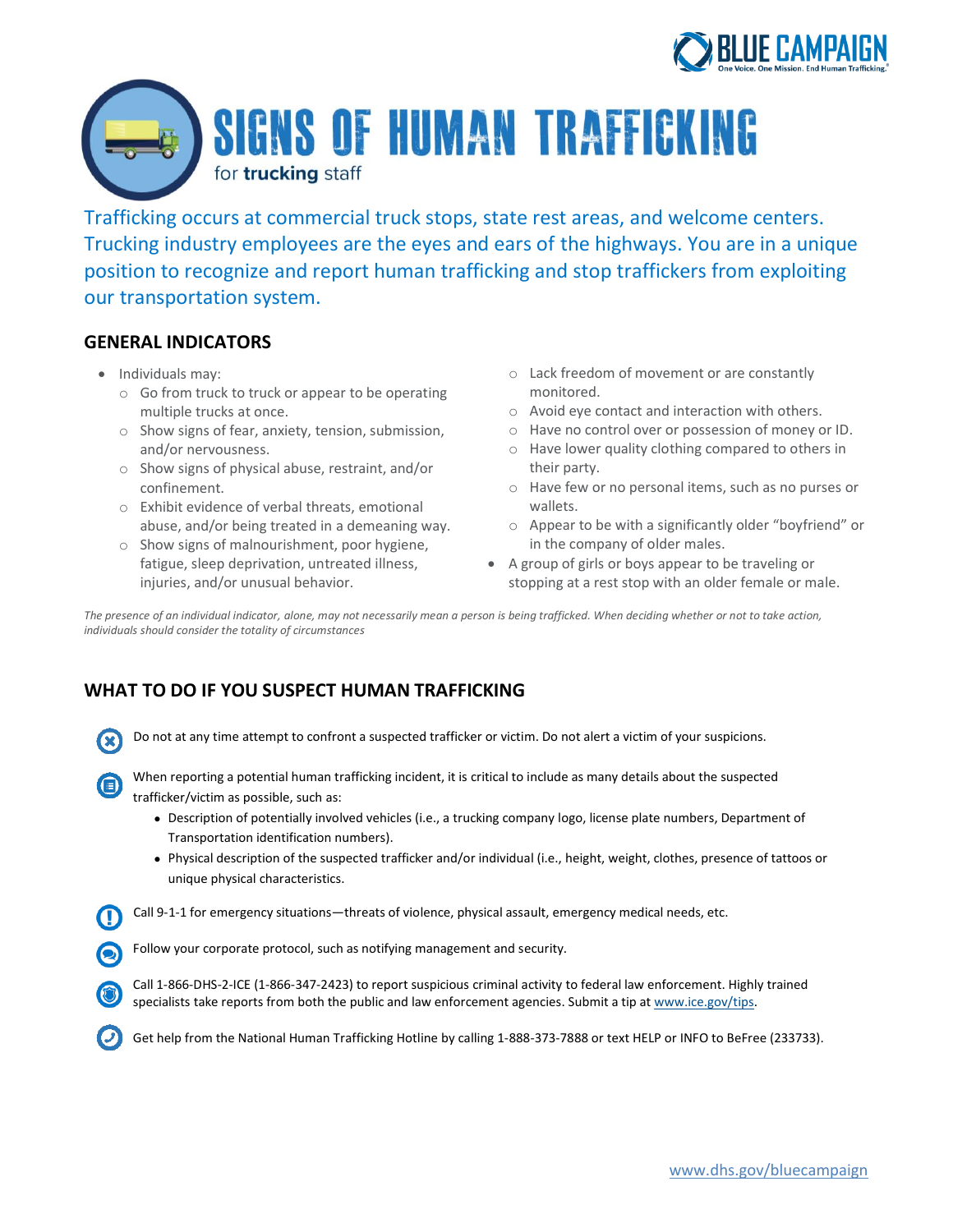

## **SIGNS OF HUMAN TRAFFICKING** for aviation staff

Flight attendants and airport staff can play a key role in the fight against human trafficking by recognizing indicators on airplanes and in airports.

The Department of Homeland Security and Department of Transportation's **Blue Lightning Initiative (BLI)** trains U.S. commercial airline employees to identify potential human trafficking victims and notify federal authorities. BLI is a joint initiative led by U.S. Customs and Border Protection and the Department of Transportation. For more information, visit [https://www.cbp.gov/border](https://www.cbp.gov/border-security/human-trafficking/blue-lightning)[security/human-trafficking/blue-lightning.](https://www.cbp.gov/border-security/human-trafficking/blue-lightning)

#### **GENERAL INDICATORS**

- Individuals may:
	- o Have no control of travel identification or documents.
	- o Have difficulty articulating reasonable, logical travel plans.
	- o Show signs of fear, anxiety, tension, submission, and/or nervousness.
	- o Show signs of physical abuse, restraint, and/or confinement.
	- o Show signs of malnourishment, poor hygiene, fatigue, sleep deprivation, untreated illness, injuries, and/or unusual behavior.
- o Exhibit evidence of verbal threats, emotional abuse, and/or being treated in a demeaning way.
- o Avoid eye contact and interaction with others.
- o Have lower quality clothing compared to others in their party.
- o Have few or no personal items, such as no luggage or other bags.
- Co-traveler restricts the movement and social interaction of an adult traveler.
- A non-genuine parent/guardian-child relationship.
- A group of girls or boys appear to be traveling with an older female or male.

*The presence of an individual indicator, alone, may not necessarily mean a person is being trafficked. When deciding whether or not to take action, individuals should consider the totality of circumstances.*

#### **WHAT TO DO IF YOU SUSPECT HUMAN TRAFFICKING**

Do not at any time attempt to confront a suspected trafficker or victim. Do not alert a victim of your suspicions.

When reporting a potential human trafficking incident, it is critical to include as many details about the suspected trafficker/victim as possible, such as:

- Description of potentially involved vehicles (i.e., a trucking company logo, license plate numbers, Department of Transportation identification numbers).
- Physical description of the suspected trafficker and/or individual (i.e., height, weight, clothes, presence of tattoos or unique physical characteristics.

Call 9-1-1 for emergency situations—threats of violence, physical assault, emergency medical needs, etc.



Call 1-866-DHS-2-ICE (1-866-347-2423) to report suspicious criminal activity to federal law enforcement. Highly trained specialists take reports from both the public and law enforcement agencies. Submit a tip at [www.ice.gov/tips.](http://www.ice.gov/tips)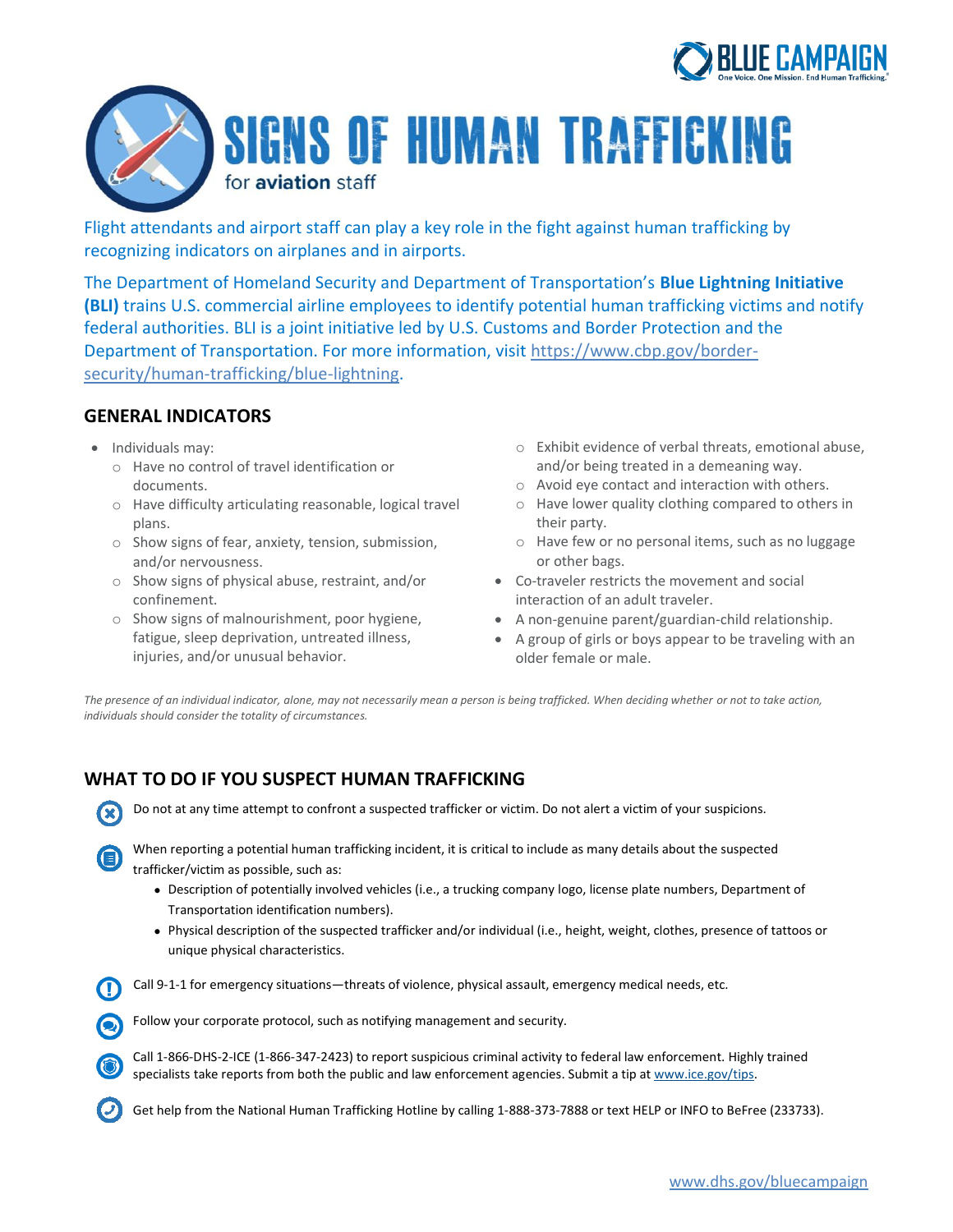

**SIGNS OF HUMAN TRAFFICKING** for rail staff

Transportation workers including rail police, conductors, ticket counter staff, and others come into contact with thousands of people on a daily basis, positioning them to identify potential human trafficking victims. Human traffickers may be more likely to travel with victims on railroads because identification from passengers is not required when traveling or purchasing a ticket, offering greater anonymity than air travel.

#### **GENERAL INDICATORS**

• Individuals may:

œ

- o Have difficulty articulating reasonable, logical travel plans.
- o Show signs of fear, anxiety, tension, submission, and/or nervousness.
- o Show signs of physical abuse, restraint, and/or confinement.
- o Exhibit evidence of verbal threats, emotional abuse, and/or being treated in a demeaning way.
- o Show signs of malnourishment, poor hygiene, fatigue, sleep deprivation, untreated illness, injuries, and/or unusual behavior.
- o Avoid eye contact and interaction with others.
- o Have lower quality clothing compared to others in their party.
- o Have few or no personal items, such as no luggage or other bags.
- o Have no control of travel identification or documents.
- Co-traveler restricts the movement and social interaction of an adult traveler.
- A non-genuine parent/guardian-child relationship.
- A group of girls or boys appear to be traveling with an older female or male.

*The presence of an individual indicator, alone, may not necessarily mean a person is being trafficked. When deciding whether or not to take action, individuals should consider the totality of circumstances.*

#### **WHAT TO DO IF YOU SUSPECT HUMAN TRAFFICKING**

Do not at any time attempt to confront a suspected trafficker or victim. Do not alert a victim of your suspicions.

When reporting a potential human trafficking incident, it is critical to include as many details about the suspected trafficker/victim as possible, such as:

- Description of potentially involved vehicles (i.e., a trucking company logo, license plate numbers, Department of Transportation identification numbers).
- Physical description of the suspected trafficker and/or individual (i.e., height, weight, clothes, presence of tattoos or unique physical characteristics.

Call 9-1-1 for emergency situations—threats of violence, physical assault, emergency medical needs, etc.

Follow your corporate protocol, such as notifying management and security.

Call 1-866-DHS-2-ICE (1-866-347-2423) to report suspicious criminal activity to federal law enforcement. Highly trained specialists take reports from both the public and law enforcement agencies. Submit a tip at [www.ice.gov/tips.](http://www.ice.gov/tips)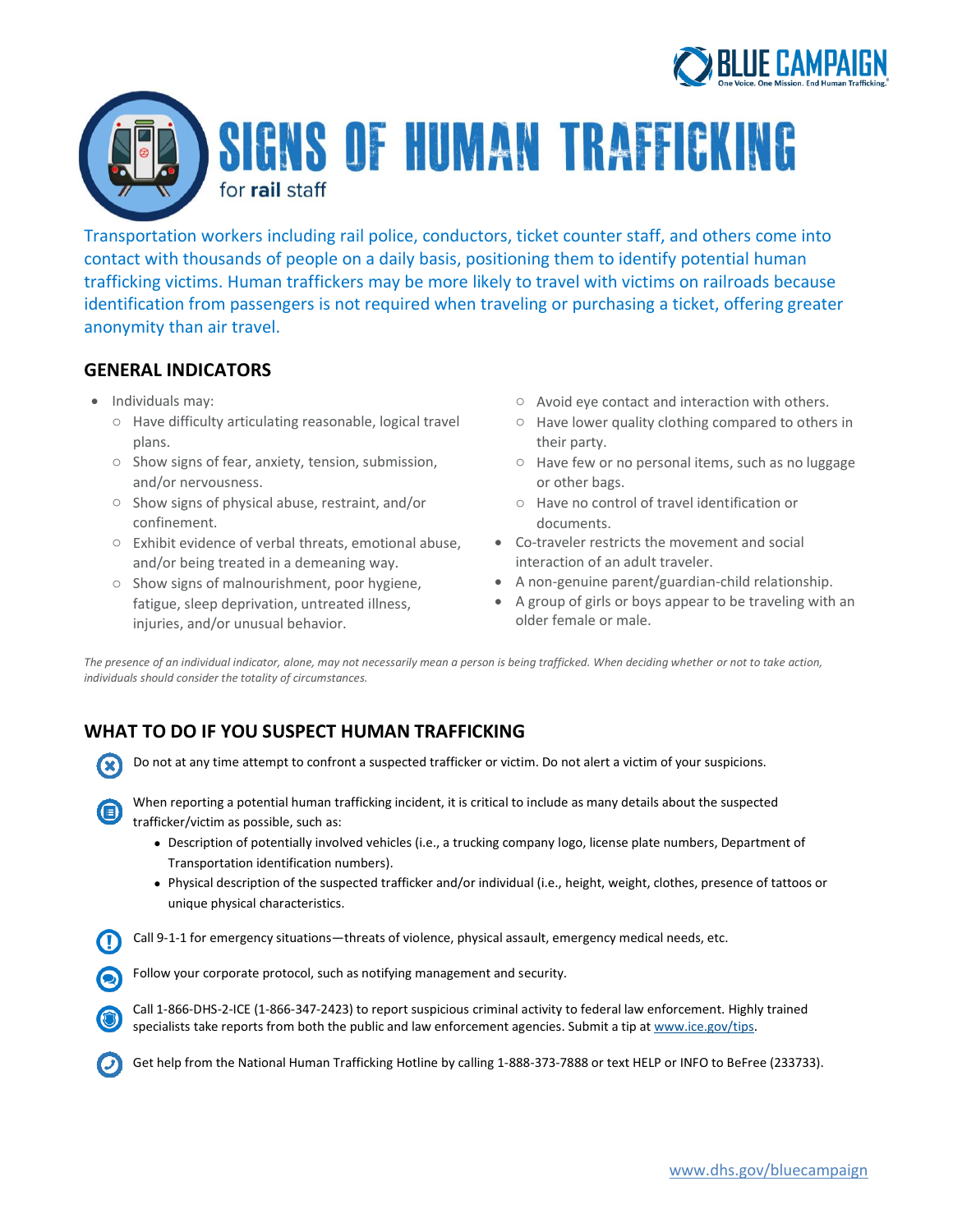

# **SIGNS OF HUMAN TRAFFICKING**

for maritime staff

Many traffickers use coastlines and ports of entry to smuggle potential victims into the country, putting maritime employees in a good position to potentially see victims when they first arrive and before they are placed onto the country's transportation systems. Those who work in the maritime industry can routinely encounter smuggling vessels with migrants ranging in age, nationality, and gender.

The Blue Campaign works with the U.S. Coast Guard to monitor the nation's waterways by training members to identify subtle cues that are often associated with cases of sex trafficking, domestic servitude, or forced labor encountered during routine operations.

Though human trafficking is commonly associated with the Coast Guard's migrant interdiction mission, other areas of concern include, but are not limited to, trafficking onboard fishing vessels, people involved in search and rescue cases, and recreational maritime sector.

It's essential that maritime employees are ready to recognize, react to, and report indicators of human trafficking.

#### **GENERAL INDICATORS**

• Individuals may:

 $\bigcirc$ 

- o Have difficulty articulating reasonable, logical travel plans.
- o Show signs of fear, anxiety, tension, submission, and/or nervousness.
- o Show signs of physical abuse, restraint, and/or confinement.
- o Exhibit evidence of verbal threats, emotional abuse, and/or being treated in a demeaning way.
- o Show signs of malnourishment, poor hygiene, fatigue, sleep deprivation, untreated illness, injuries, and/or unusual behavior.
- o Avoid eye contact and interaction with others.
- o Have lower quality clothing compared to others in their party.
- o Have few or no personal items, such as no luggage or other bags.
- o Have no control of travel identification or documents.
- Co-traveler restricts the movement and social interaction of an adult traveler.
- A group of girls or boys appear to be traveling with an older female or male.

*The presence of an individual indicator, alone, may not necessarily mean a person is being trafficked. When deciding whether or not to take action, individuals should consider the totality of circumstances.*

#### **WHAT TO DO IF YOU SUSPECT HUMAN TRAFFICKING**

Do not at any time attempt to confront a suspected trafficker or victim. Do not alert a victim of your suspicions. ®

When reporting a potential human trafficking incident, it is critical to include as many details about the suspected trafficker/victim as possible, such as:

- Description of potentially involved vehicles (i.e., a trucking company logo, license plate numbers, Department of Transportation identification numbers).
- Physical description of the suspected trafficker and/or individual (i.e., height, weight, clothes, presence of tattoos or unique physical characteristics.

Call 9-1-1 for emergency situations—threats of violence, physical assault, emergency medical needs, etc.



Call 1-866-DHS-2-ICE (1-866-347-2423) to report suspicious criminal activity to federal law enforcement. Highly trained specialists take reports from both the public and law enforcement agencies. Submit a tip at [www.ice.gov/tips.](http://www.ice.gov/tips)